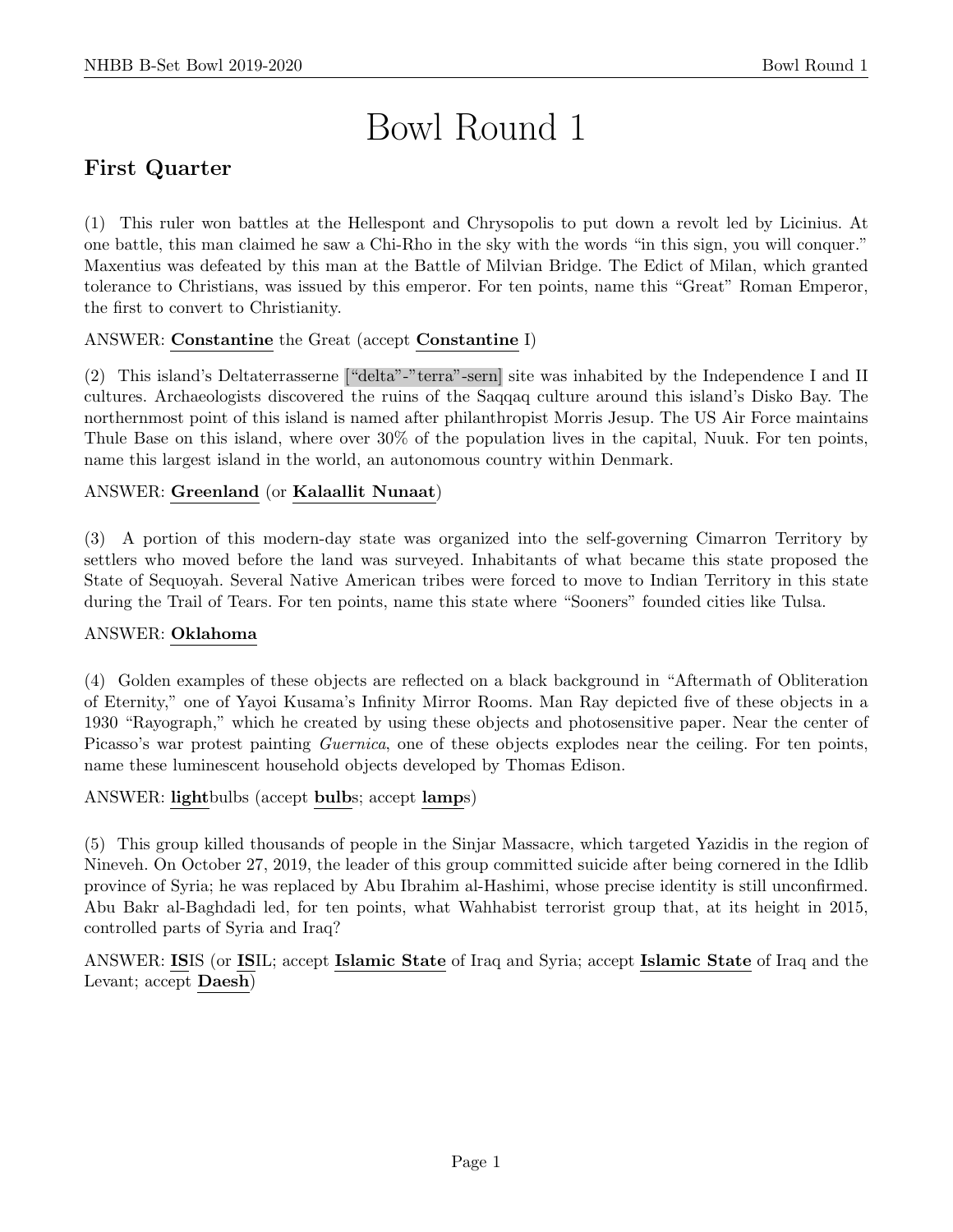(6) This President signed an Agricultural Marketing Act that created a Federal Farm Board, a plan opposed to the controversial-yet-popular McNary-Haugen plan. This man's administration began a multi-billion dollar intervention program called the Reconstruction Finance Corporation that gave loans to railroads and banks, an active response to the nation's worst economic performance of the 20th century. For ten points, name this US President who was replaced during the Great Depression by Franklin Roosevelt.

#### ANSWER: Herbert Hoover

(7) This object, which contains a decree from an assembly of priests in Canopus, was given the designation EA24 in the British Museum. Pierre-Francois Bouchard discovered this object at Fort Julien during a Napoleonic campaign. This object, the most visited item in the British Museum, was studied by Jean-Francois Champollion, whose work ushered in modern Egyptology. For ten points, name this slab of rock whose inscribed Greek and Demotic texts helped decipher Egyptian hieroglyphics.

#### ANSWER: Rosetta Stone

(8) In 1603, an ice floe destroyed this city's first permanent bridge, which connected it to the jurydyka of Praga. A shoemaker named Jan Kilinski led the armed peasantry of this city against the occupying Russian Empire in a 1794 uprising. Jürgen Stroop suppressed an uprising in this city, eventually sending most of the rebels to Treblinka and other death camps. A 1943 ghetto uprising took place in, for ten points, what capital city of Poland?

#### ANSWER: Warsaw

(9) After winning this event in 1987, Harry Carson dumped a bucket of popcorn over President Reagan's head at the White House. CEO Jed York claimed to have "pulled the plug" on one of these events in 2013, refuting Ray Lewis' claim that the power outage at the Louisiana Superdome was a conspiracy. For ten points, name this event, annually the most-watched television program in the United States, that determines the champion of the NFL.

ANSWER: Super Bowl (accept Super Bowl 21 and/or 47; prompt on descriptive answers of the NFL's championship game)

(10) After this ruler ignored a plea for peace, John Dickinson drafted a "Declaration of the Causes and Necessity of Taking Up Arms." This monarch appointed Lord Rockingham as Prime Minister in favor of Lord Grenville. The Olive Branch Petition was rejected by this ruler, who later was forced to accept peace with the United States after Lord Cornwallis's men surrendered at Yorktown. For ten points, name this British king during the American Revolution.

ANSWER: George III (prompt on George)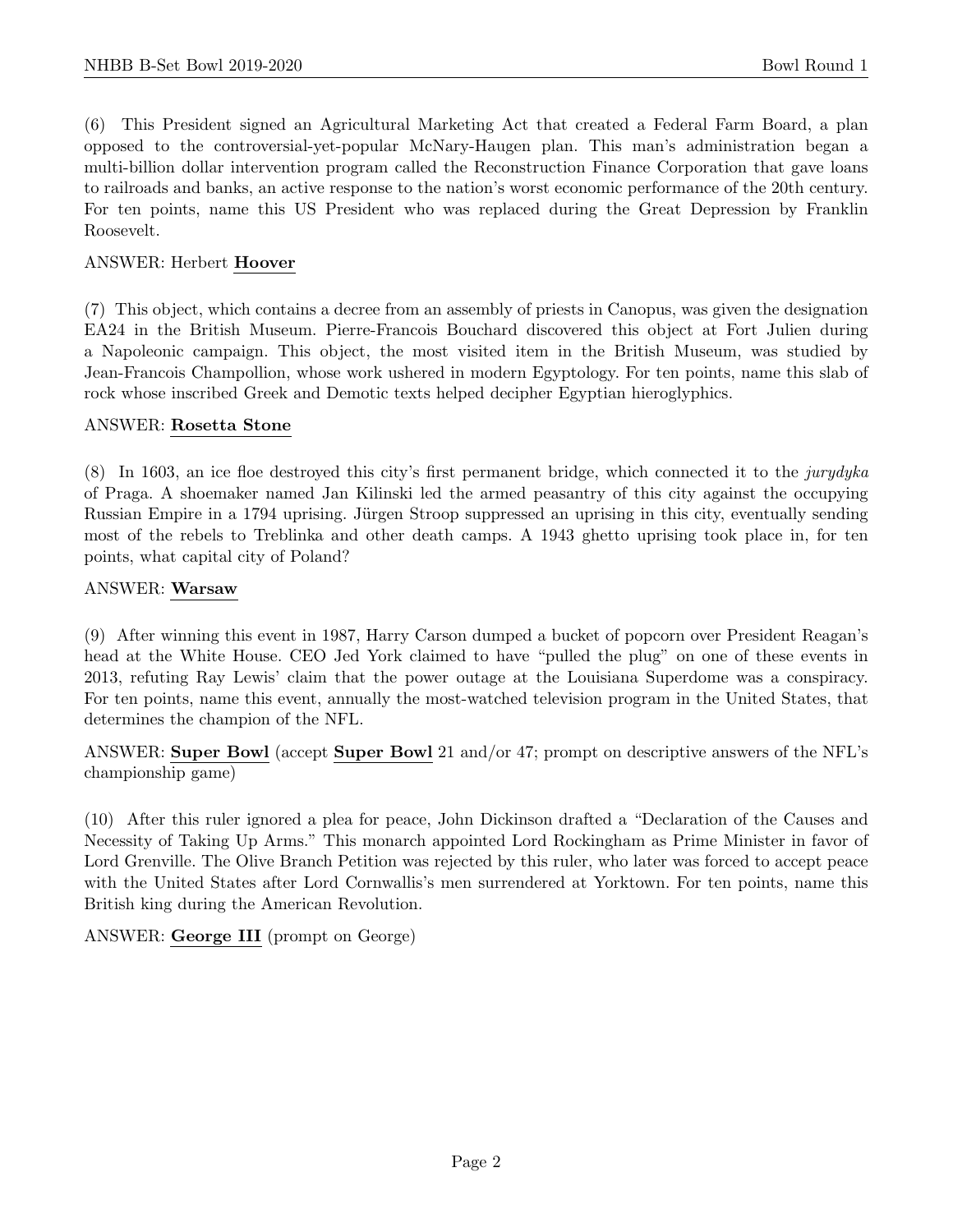# Second Quarter

(1) This city was briefly ruled by the Thirty Tyrants, a client government of their rival. Citizens of this city could vote to expel others by depositing pottery shards in urns, a process known as ostracism that was used against statesmen like Themistocles. During this city's Golden Age under Pericles, the Parthenon was built. For ten points, name this "birthplace of democracy," a powerful city-state of ancient Greece.

#### ANSWER: Athens

BONUS: Themistocles persuaded the Athenians to create a "wooden wall" by improving this military force with the construction of dozens of triremes, which were later used at the Battle of Salamis.

#### ANSWER: Athenian navy

(2) George Washington Cabell from Tennessee led a committee that decided to revise this act instead of preparing for war. The British violation of neutrality during the Chesapeake Affair encouraged Congress to pass this act, which was later expanded in the Non-Intercourse Act. This act was personified as a turtle in a political cartoon biting a man who says "Oh! This cursed Ograbme." For ten points, name this economically crippling 1807 act that banned all foreign ships from entering US ports.

#### ANSWER: Embargo Act of 1807

BONUS: One of this President's final acts was revoking the Embargo Act of 1807 after fifteen ineffectual months.

#### ANSWER: Thomas Jefferson

(3) This scientist was succeeded by Sir Aaron Klug on a project that determined the structure of the polio virus at Birkbeck College. This scientist split research on another project with Maurice Wilkins, and with graduate student Raymond Gosling, this scientist used X-ray diffraction to create her famous Photo 51. For ten points, name this English scientist whose work on determining the structure of DNA was co-opted by Watson and Crick.

#### ANSWER: Rosalind Elsie Franklin

BONUS: Using Gosling and Franklin's work, both Franklin and the Watson-Crick team determined that the A and B forms of DNA have this structure.

ANSWER: right-handed double helix (prompt on "helix" or "helical")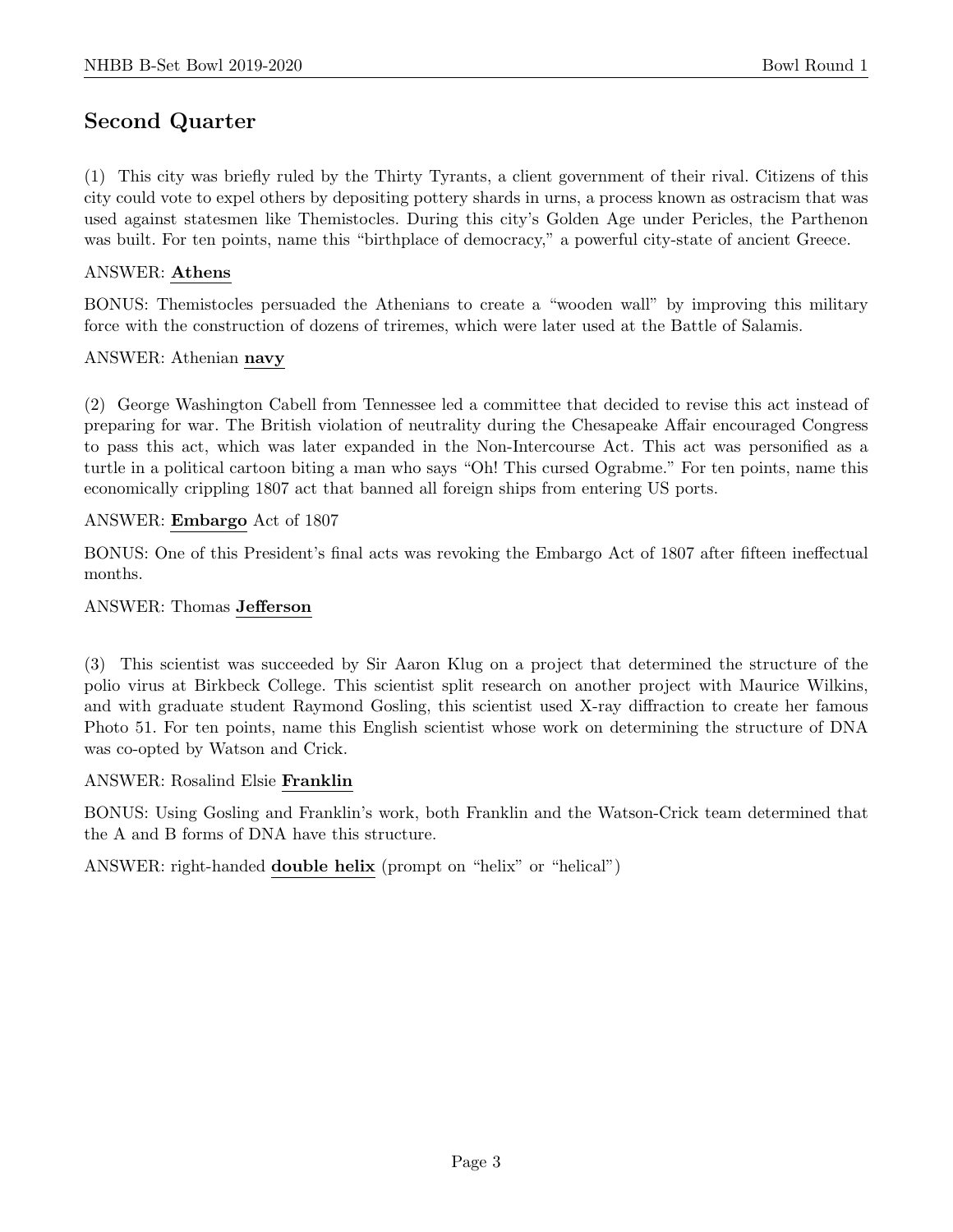(4) Near the end of Queen Anne's War, riots named for this commodity in Boston led to the poor breaking the rudder of a ship owned by merchant Andrew Belcher. To offset the development of rickets in the UK, the government added calcium to this food during World War II. Juvenal likely coined a term for appeasement of the masses by pairing this food with circuses. Marie Antoinette was said to have proclaimed "Let them eat cake!" during a shortage of, for ten points, what staple baked food?

#### ANSWER: bread

BONUS: The Flour War broke out among French peasants during the reign of this king, the husband of Marie Antoinette.

ANSWER: Louis XVI [16] (prompt on "Louis")

(5) This piece was premiered in a tent outside the unfinished Cathedral of Christ the Saviour. The tambourine and English horn introduce the folk-tune "At the Gate, At My Gate" in this piece, which opens with four cellos and two violas playing the hymn "Oh Lord, Save Thy People." This piece's use of "La Marseillaise" is overtaken by "God Save the Tsar," during which live cannons fire. The Battle of Borodino is commemorated by, for ten points, what Tchaikovsky overture named for the year of Russia's victory over France?

#### ANSWER: 1812 Overture (accept The Year 1812)

BONUS: The Cathedral of Christ the Saviour was built in this Russian city. Stalin ordered the cathedral torn down to build a new Palace of the Soviets, which was scrapped during World War II.

#### ANSWER: Moscow

(6) These people allegedly saluted Mount Kaimon and dropped flowers as they departed. An instruction manual designed for these people commanded them to shout "hissatsu" in their final moments and look for a point of entry between a smoke stack and a bridge. The term "typhoon of steel" was applied to the Battle of Okinawa due to the prevalence of Mitsubishi Zeros piloted by, for ten points, what Japanese pilots who carried out suicide attacks?

ANSWER: kamikaze pilots (accept Tokubetsu Kogekitai; prompt on partial answers, like "pilots" or "Japanese people" before mentioned)

BONUS: Centuries earlier, the term "kamikaze" was used to describe the typhoons that prevented this grandson of Genghis Khan from invading the Japanese islands.

#### ANSWER: Kublai Khan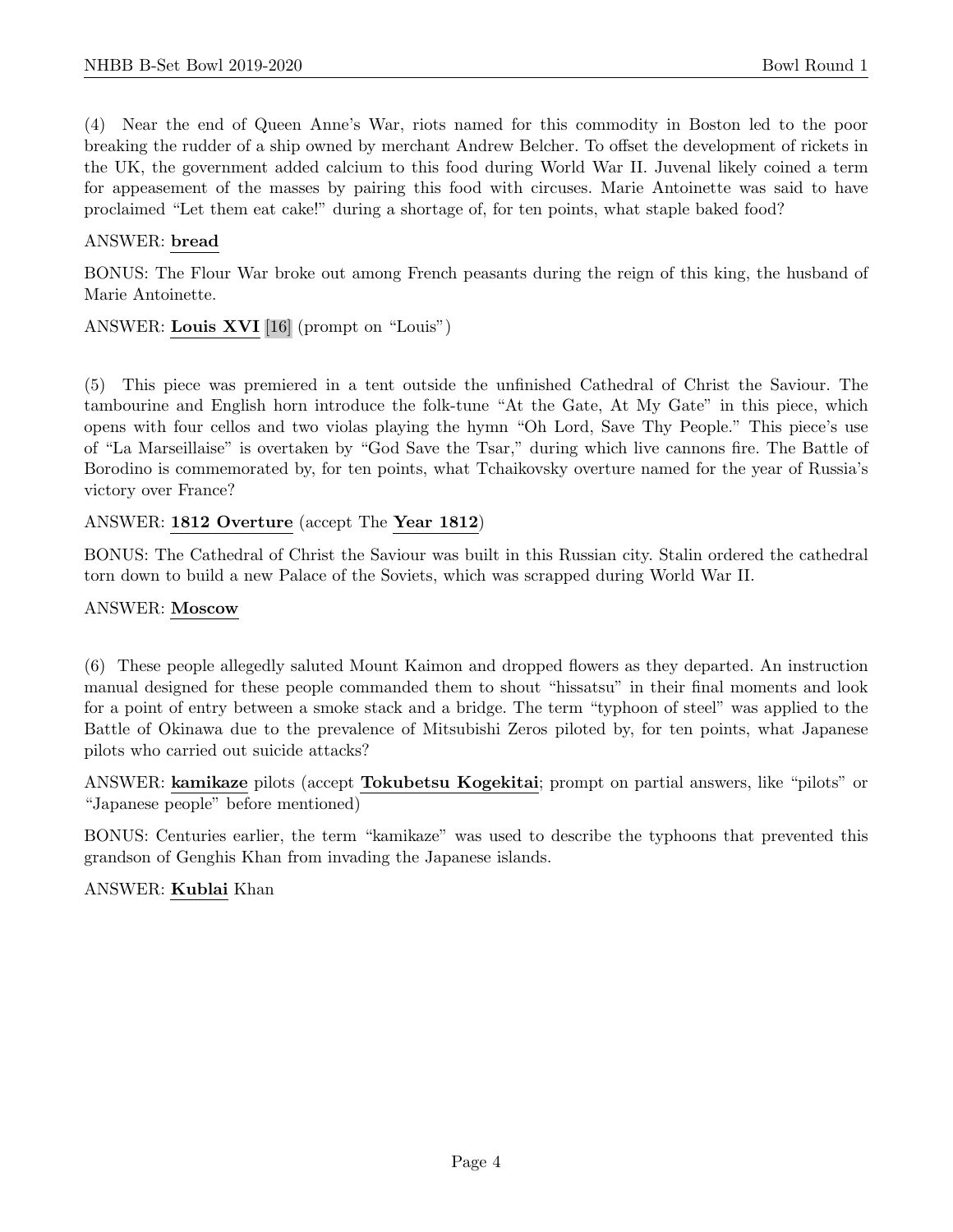(7) This man was allegedly so impressed by ally Isaac Brock that he presented the general to his troops, saying "this is a man!" The numbers of this man's armies swelled after the New Madrid Earthquake was interpreted as a sign to join him; those alliances disintegrated with his death at the Battle of the Thames. For ten points, name this brother of "the Prophet," a Shawnee chief who led a coalition of natives in support of England during the War of 1812.

#### ANSWER: Tecumseh

BONUS: This Union general and leader of a "March to the Sea" through Georgia was given the name Tecumseh by his father.

#### ANSWER: William Tecumseh Sherman

(8) Non-dualistic philosophy is touted in this faith's Advaita Vedanta, inspiring movements like the medieval Bhakti Movement. Governor General Hastings defeated an empire of this faith named the Maratha in the third British war against them. With the arrival of spring, members of this faith celebrate its Festival of Color, Holi. For ten points, name this religion, the majority faith of India.

#### ANSWER: Hinduism

BONUS: The minority religions of India include this faith, whose adherents formed an empire in the Punjab in the early 19th century. Nanak, who lived in the early 16th century, was this religion's founder and first guru.

ANSWER: Sikhism

# Third Quarter

The categories are  $\dots$ 

- 1. Andrew Carnegie
- 2. France in World War I
- 3. Oil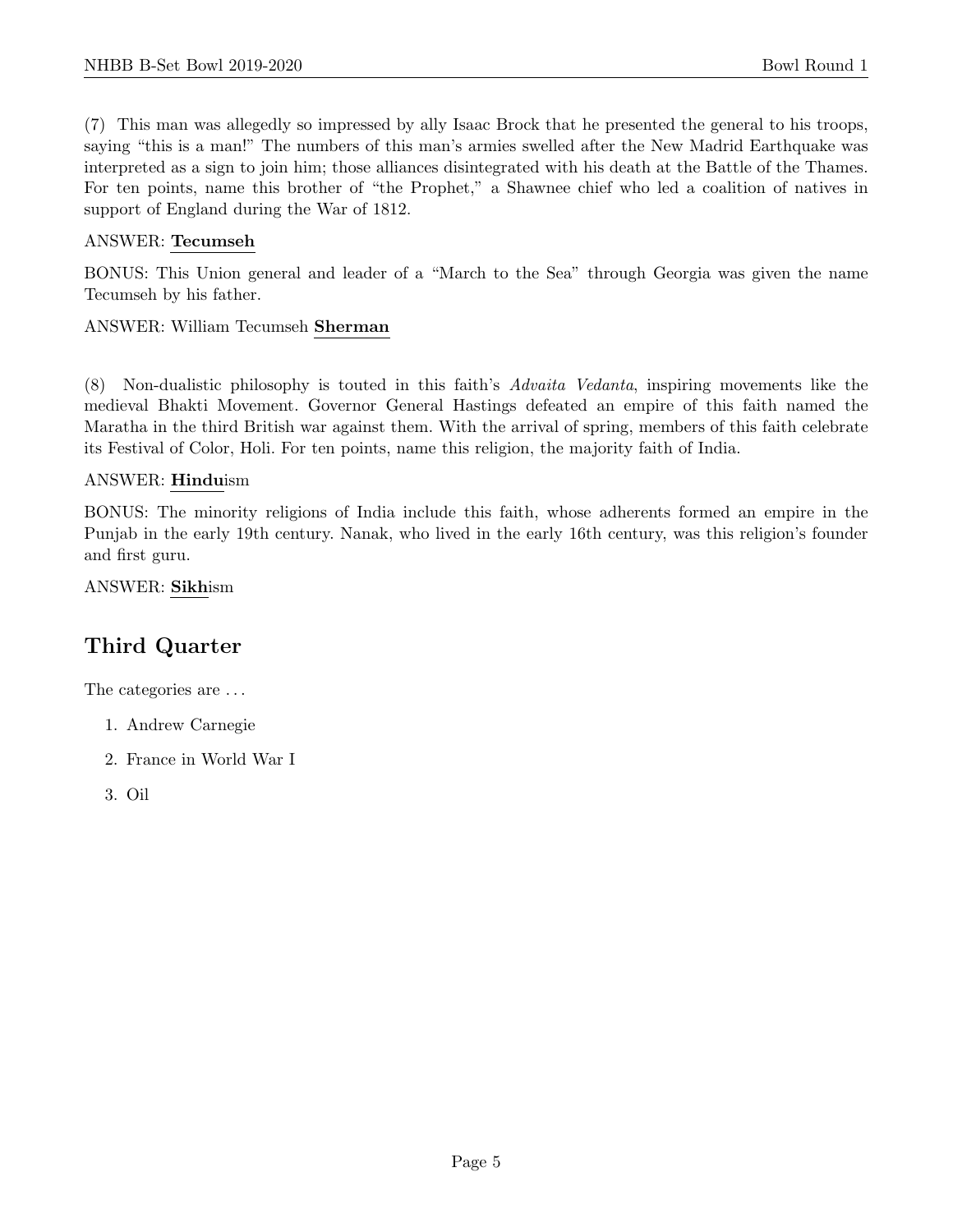Andrew Carnegie

Name the...

(1) Commodity, an alloy of iron and carbon, whose industry he dominated.

ANSWER: steel industry

(2) Large western Pennsylvania city where his business empire was centered.

#### ANSWER: Pittsburgh

(3) Founder of Standard Oil who he passed as "richest American" after selling his company.

ANSWER: John D. Rockefeller

(4) American financier who bought Carnegie's company for over \$300 million in 1901.

ANSWER: John Pierpont "J.P." Morgan Sr.

(5) 1889 essay in which Carnegie argued that industry leaders should gain, then donate, their riches.

ANSWER: The Gospel of Wealth

(6) Detective agency that his manager hired to put down the Homestead Strike.

ANSWER: Pinkerton National Detective Agency

(7) Aforementioned manager, who was nearly assassinated by Alexander Berkman.

ANSWER: Henry Clay Frick

(8) Industrialist colleague and Treasury Secretary under three presidents who partially names a Pittsburgh university.

ANSWER: Andrew Mellon (accept Carnegie Mellon University)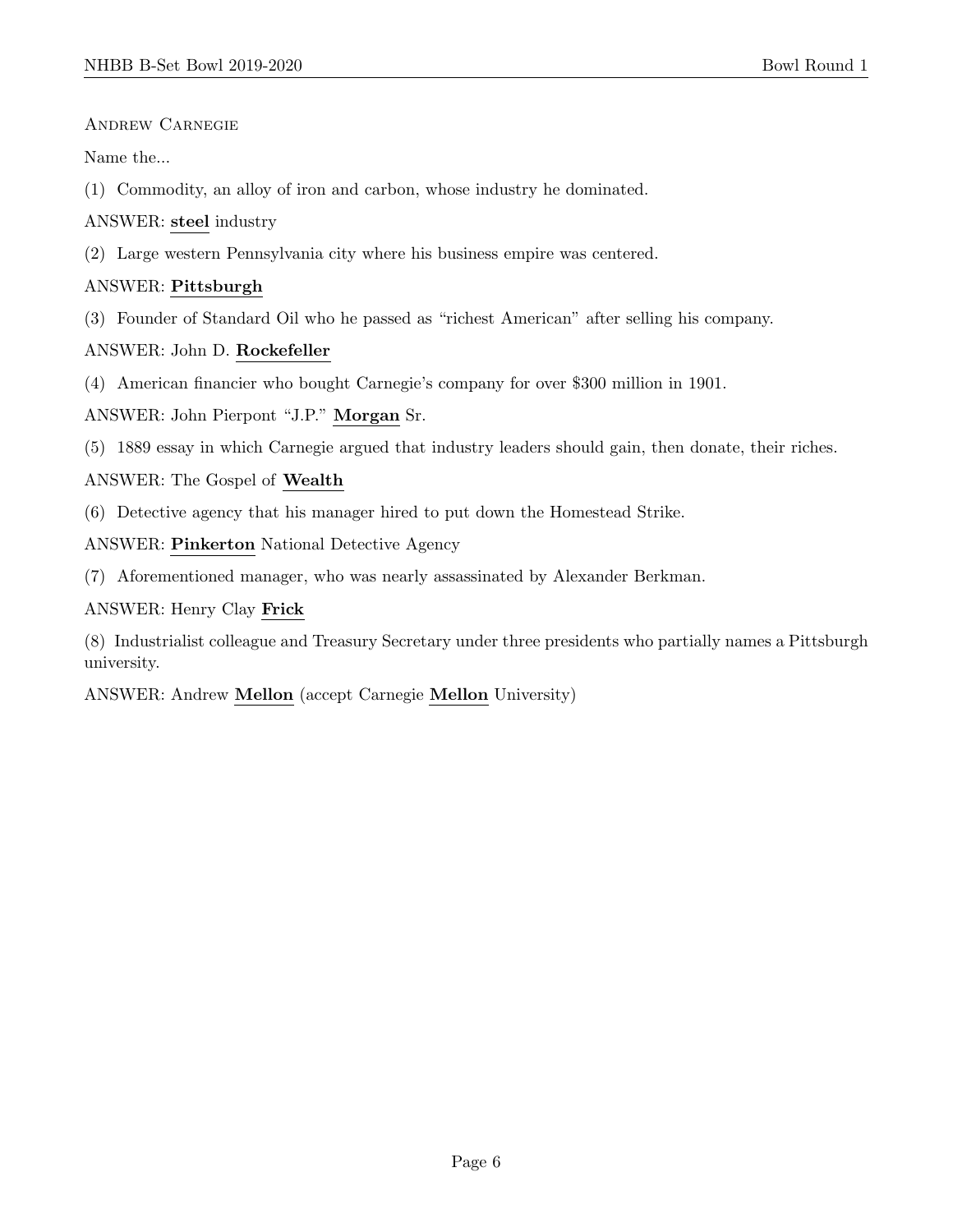France in World War I

Name the...

(1) French capital city and namesake of a German siege gun that weighed half a million pounds.

ANSWER: Paris (Gun)

(2) Either of the two countries allied in the Triple Entente with France.

ANSWER: Russia and/or United Kingdom of Great Britain and Ireland (accept Great Britain; accept England)

(3) French city where the treaty ending World War I was signed.

ANSWER: (Treaty of) Versailles

(4) French Prime Minister at the end of the war, known as "The Tiger."

ANSWER: Georges Clemenceau

(5) Forest on the northern border of France that the Germans pushed through in August 1914.

ANSWER: (Battle of the) Ardennes Forest

(6) September 1914 battle, a "miracle" for the French that turned the German advance into a stalemate.

ANSWER: (First) Battle of the Marne

(7) Longest battle of the war, fought in 1916 over the Meuse Heights.

ANSWER: Battle of Verdun

(8) Supreme Allied Commander of the French forces who criticized the peace as an "armistice for 20 years" because it was too lenient.

ANSWER: Ferdinand Foch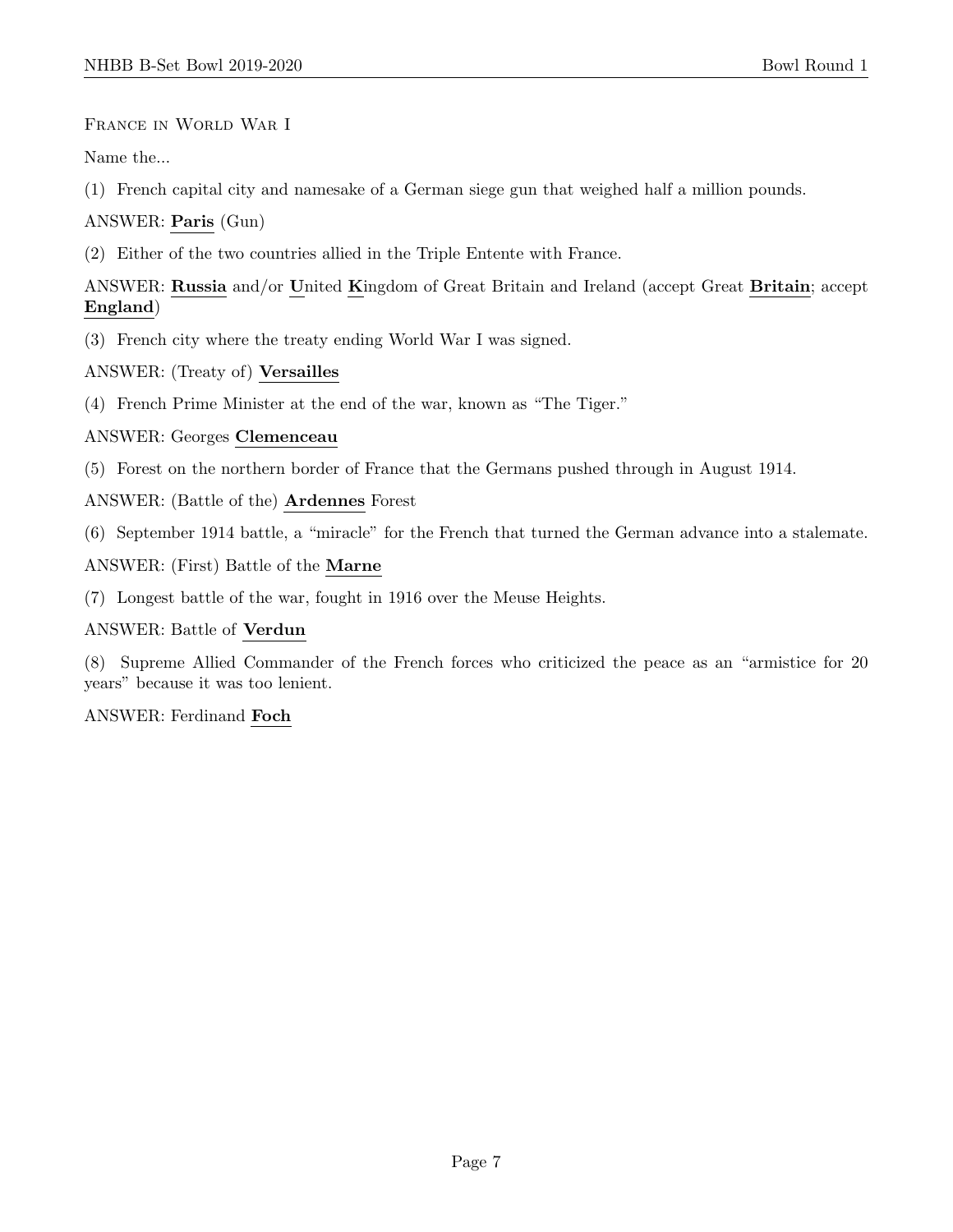#### Oil

Name the...

- (1) Body of water that names a 1991 war triggered by Saddam Hussein's invasion of oil-rich Kuwait.
- ANSWER: Persian Gulf (War) (prompt on "the (First) Gulf (War)")
- (2) Country led by Hussein that began that war.

## ANSWER: Iraq

(3) Only charter member of OPEC from South America, led from Caracas.

## ANSWER: Venezuela

(4) South American country where the state-owned oil company, Petrobras, was found to be controversially corrupt in Operation Car Wash.

## ANSWER: Brazil

(5) Country where oil money fueled the development of Dubai.

## ANSWER: United Arab Emirates (or UAE)

(6) Country whose Baku oil fields were targeted by Joseph Stalin.

## ANSWER: Azerbaijan

(7) Libyan colonel and dictator who may have hired Carlos "the Jackal" to kidnap OPEC ministers in 1975.

#### ANSWER: Muammar al-Gaddafi

(8) South American country where the Stabroek oil field marked its first production in December 2019.

# ANSWER: Guyana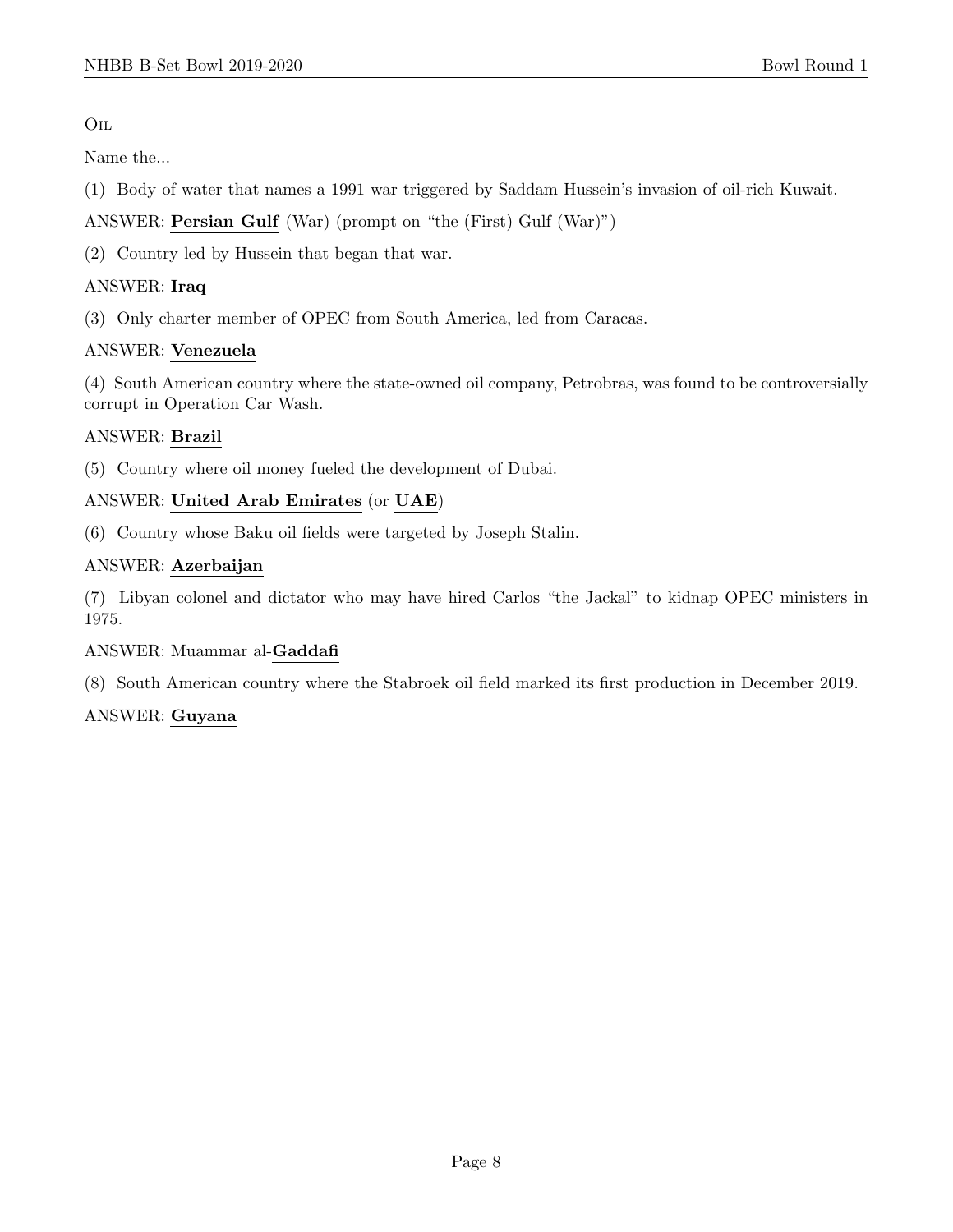# Fourth Quarter

(1) A Reconciliation Park at the site of the Tulsa Race Riot is named for an African-American historian of this surname. From Slavery to Freedom author John Hope had this surname, as did William, a Loyalist leader during the American Revolution who was the  $(+)$ last colonial governor of New Jersey. A man with this surname was appointed postmaster of the (\*) American colonies in 1753 and founded the Pennsylvania Gazette. For ten points, give this surname of founding father and inventor Benjamin.

ANSWER: Franklin (accept John Hope Franklin, William Franklin, and/or Benjamin Franklin)

(2) In The Open Society and Its Enemies, Karl Popper claimed that this philosopher's political thought contained all the elements of totalitarianism. In a work written by this philosopher, a man discusses the role of piety in his decision to prosecute his father. In addition to  $(+)$  Euthyphro [youth-ih-fro], this philosopher wrote a work featuring the (\*) Allegory of the Cave. For ten points, name this author of The Republic whose dialogues depict the teachings of his mentor, Socrates.

#### ANSWER: Plato (or Platon)

(3) Bertrand Goldberg designed a pair of skyscrapers in this city that feature 19 floors of spiral parking ramps and a small dock for riverboats, the Marina City apartment complex. This city's most upscale commercial district, the Magnificent Mile, is found in the  $(+)$ Water Tower District, named for a building that survived an 1871 disaster. This city's Millennium Park, which opened four years late, contains Anish Kapoor's (\*) Cloud Gate, a sculpture nicknamed "the Bean." For ten points, name this Midwestern city whose architecture was

heavily redesigned after a "Great" 1871 fire.

#### ANSWER: Chicago

(4) A member of this family exiled the Strozzi and launched a war against Lucca. Opponents of this family included Francesco Salviati, who orchestrated a plot to kill some of its members during high Mass in the  $(+)$  Pazzi conspiracy. The Albizzi attempted to curb the influence of this family by expelling one of their leading members, but that man, (\*) Cosimo, returned the next year. Pope Leo X was a member of this family, as was Lorenzo the Magnificent. Michelangelo was under the patronage of, for ten points, what family that ruled medieval Florence?

#### ANSWER: Medici family

(5) This author, who defended Henry Miller in the essay "Inside the Whale," described accepting the conditions of his age as "to say you accept concentration camps [...] and political murders." This author translated an Ecclesiastes passage into "modern language of the worst sort" in a work that proposed six rules to prevent writing bad  $(+)$  English. This author of "Politics and the English Language" recounted his experiences as a police officer in Burma in (\*) "Shooting an Elephant" and in the Spanish Civil War in *Homage to Catalonia*. For ten points, name this author whose anti-totalitarian fiction includes 1984 and Animal Farm.

ANSWER: George Orwell (accept Eric Arthur Blair)